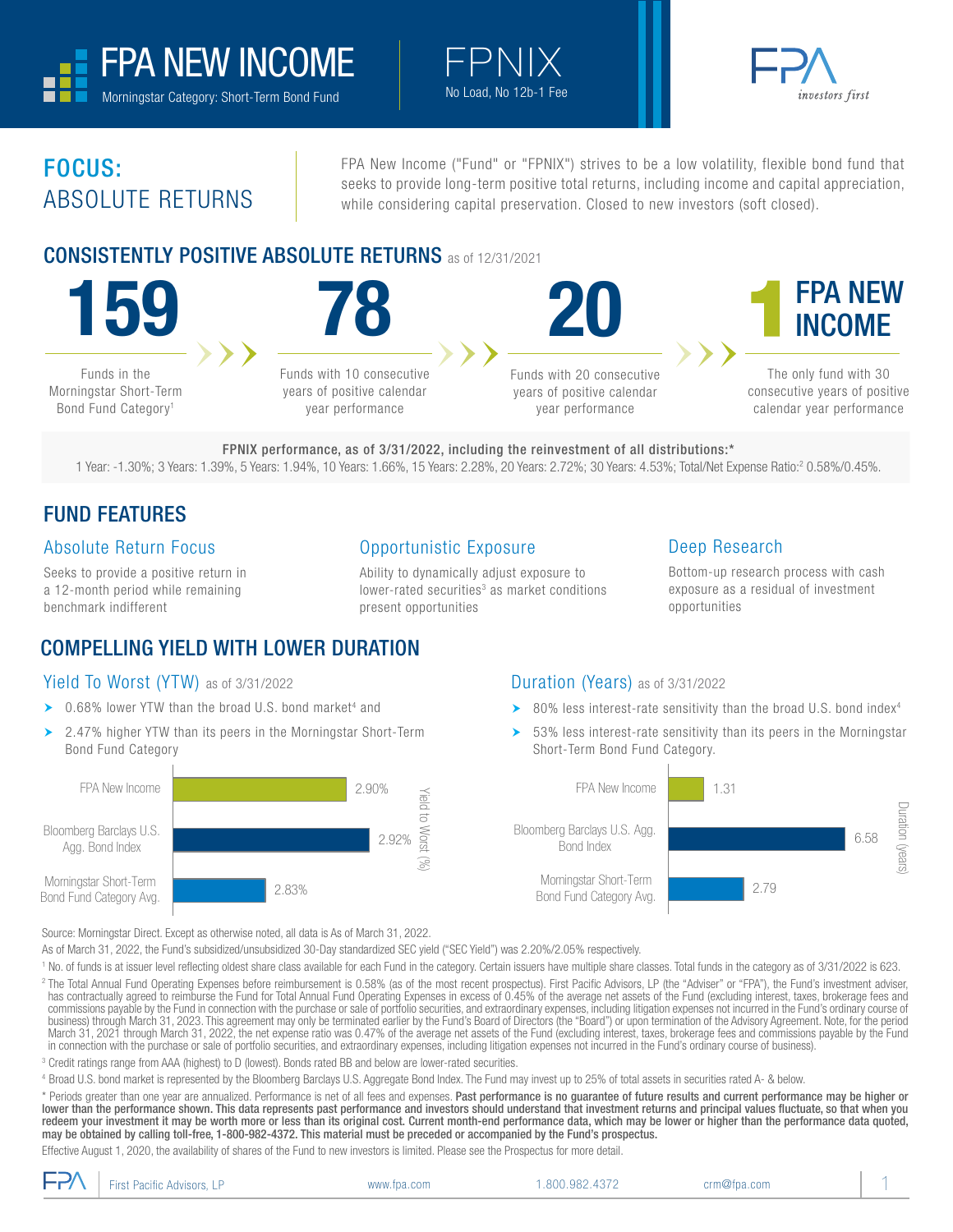





#### SEEKS CONSISTENT SUPERIOR, RISK-ADJUSTED RETURNS



A FPA New Income . Morningstar Short-Term Bond Fund Category . ■ Bloomberg Barclays U.S. Agg. Bond Index

## DOWNSIDE PROTECTION DURING EQUITY AND BOND MARKET STRESS

The Fund has historically been able to provide downside protection in instances when equity markets fell more than 10% and when bond markets fell more than 4%.

#### Last Four Equity Market Drawdowns of  $>10\%$  Last Four Bond Market Drawdowns of  $>4\%$





### OPPORTUNISTIC HIGH-YIELD CREDIT EXPOSURE

The Fund has the ability to increase exposure to high yield securities in periods of distress, and conversely, is able to move out of high yield securities when they are perceived to be overvalued.



Lower Expenses

31% lower net expense ratio than its Morningstar peers on average.



## Differentiated Quality Exposure<sup>7</sup>

With a higher exposure to "high-quality" securities relative to the broader market<sup>8</sup> and its peer group, the Fund seeks to be better protected from credit events.

| Rating          | <b>FPNIX</b> | <b>Bloomberg</b><br>Barclays U.S.<br>Agg. Index | <b>Morningstar</b><br>Short-Term<br><b>Bond Fund</b><br>Category |
|-----------------|--------------|-------------------------------------------------|------------------------------------------------------------------|
| AAA - A         | 91%          | 86%                                             | 70%                                                              |
| <b>BBB - NR</b> | 9%           | 14%                                             | 30%                                                              |
| <b>TOTAL</b>    | 100%         | 100%                                            | 100%                                                             |

High Quality is defined as those securities rated A and above. Credit Sensitive is defined as those securities rated BBB and below.

### Differentiated Sector Exposure

Having a higher exposure to securitized bonds, the Fund differentiates itself from its peer group and broad U.S. bond market indices.<sup>8</sup>

| .<br><b>Sector</b> | <b>FPNIX</b> | <b>Bloomberg</b><br>Barclays U.S.<br>Agg. Index | <b>Morningstar</b><br>Short-Term<br><b>Bond Fund</b><br>Category |
|--------------------|--------------|-------------------------------------------------|------------------------------------------------------------------|
| Treasury/Gov't     | 10%          | 45%                                             | 26%                                                              |
| Corp.              | 5%           | 25%                                             | 41%                                                              |
| Securitized        | 83%          | 30%                                             | 31%                                                              |
| Muni               | 0%           | 0%                                              | 0%                                                               |
| Cash & Eq.         | 2%           | 0%                                              | 0%                                                               |
| Other              | 0%           | 0%                                              | 2%                                                               |

Totals may not add up to 100% due to rounding.

*High yield securities can be volatile and subject to much higher instances of default.*

Except as otherwise noted, all data is as of March 31, 2022. Source: Factset and Morningstar Direct.

Morningstar peer group average returns are based on all share classes within the category and include the reinvestment of dividends and capital gains, if any, and exclude sales charges. <sup>s</sup> Reflects total net expenses (as of its most recent Prospectus). See Footnote 2 for more detail. Fund expenses may fluctuate with market volatility. A substantial reduction in Fund assets (since its most<br>recently comple grade bonds (junk bonds) involve higher risks than investment grade bonds. 8 Broad U.S. bond market is represented by the Bloomberg Barclays U.S. Aggregate Bond Index. Comparison to indices<br>are for illustrative purposes on the Fund.

**Past performance is no guarantee of future results and performance may be higher or lower than the performance shown. FPNIX data represents past performance and investors should<br>understand that investment returns and prin**